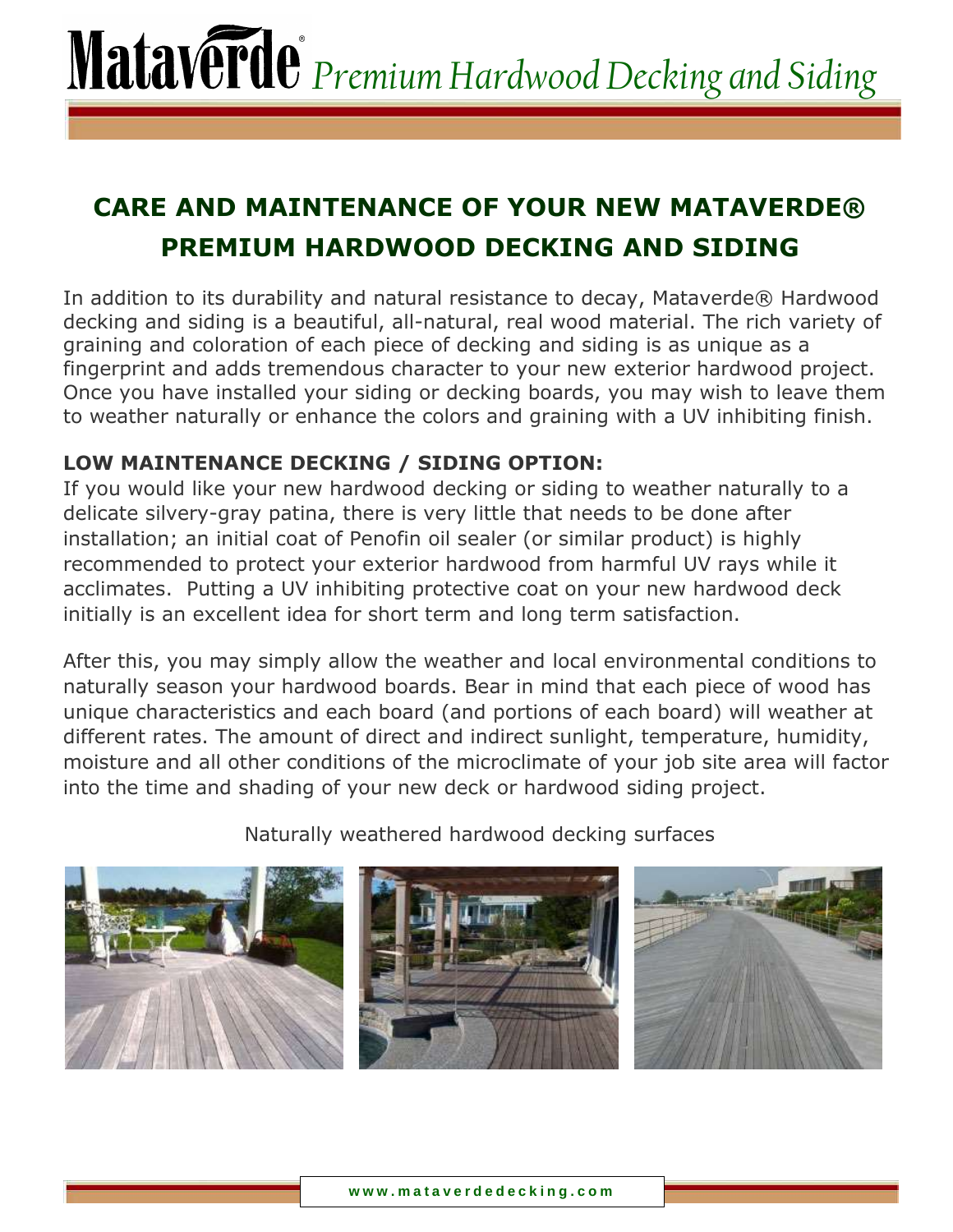### **ROSEWOOD OIL HIGH DENSITY HARDWOOD FINISH:**

If you prefer the rich, natural coloration and graining of the Mataverde® Premium Hardwood Decking and siding to show through, you can apply PENOFIN® Penetrating Oil Finish or a similar product with a UV blocker. These environmentally friendly rosewood oil based products will darken, enrich and enhance the natural colors of hardwoods and offer UV protection to help minimize surface checking as well as providing mildew and mold protection to your hardwood boards.



After your initial coat is applied to your decking or siding, an annual maintenance coat will help keep the coloration vibrant and graining variations visible for many years to come. An additional advantage of using an oil finish is that it prevents most common household beverages and foods from penetrating (and possibly staining) your deck surface.

### **OTHER HIGH DENSITY HARDWOOD FINISH OPTIONS:**

There are a multitude of other exterior decking and siding finishes that are now available on the market that are specially formulated for high density exterior hardwoods. Most of these products also contain a waterproofing agent. The length of time these finishes are expected to last vary by manufacturer. For more information use a search engine on the internet for "Ipe decking stains".

### **WHAT IF I CHANGE MY MIND ABOUT THE FINISH?**

Whether you initially decide on an oil finish or prefer to allow your wood to weather naturally, it's never too late to change your mind. For example, if you decide to put oil finish on a deck that you originally allowed to weather to a gray patina, simply clean and brighten your deck with deck cleaning products or sand off the gray patina and apply a coat of finish.



Alternately, if you originally oiled your hardwood and

now wish it to weather naturally, you may use a deck stripping product to remove the oil finish or simply allow the oils to weather out over a few years of weather exposure.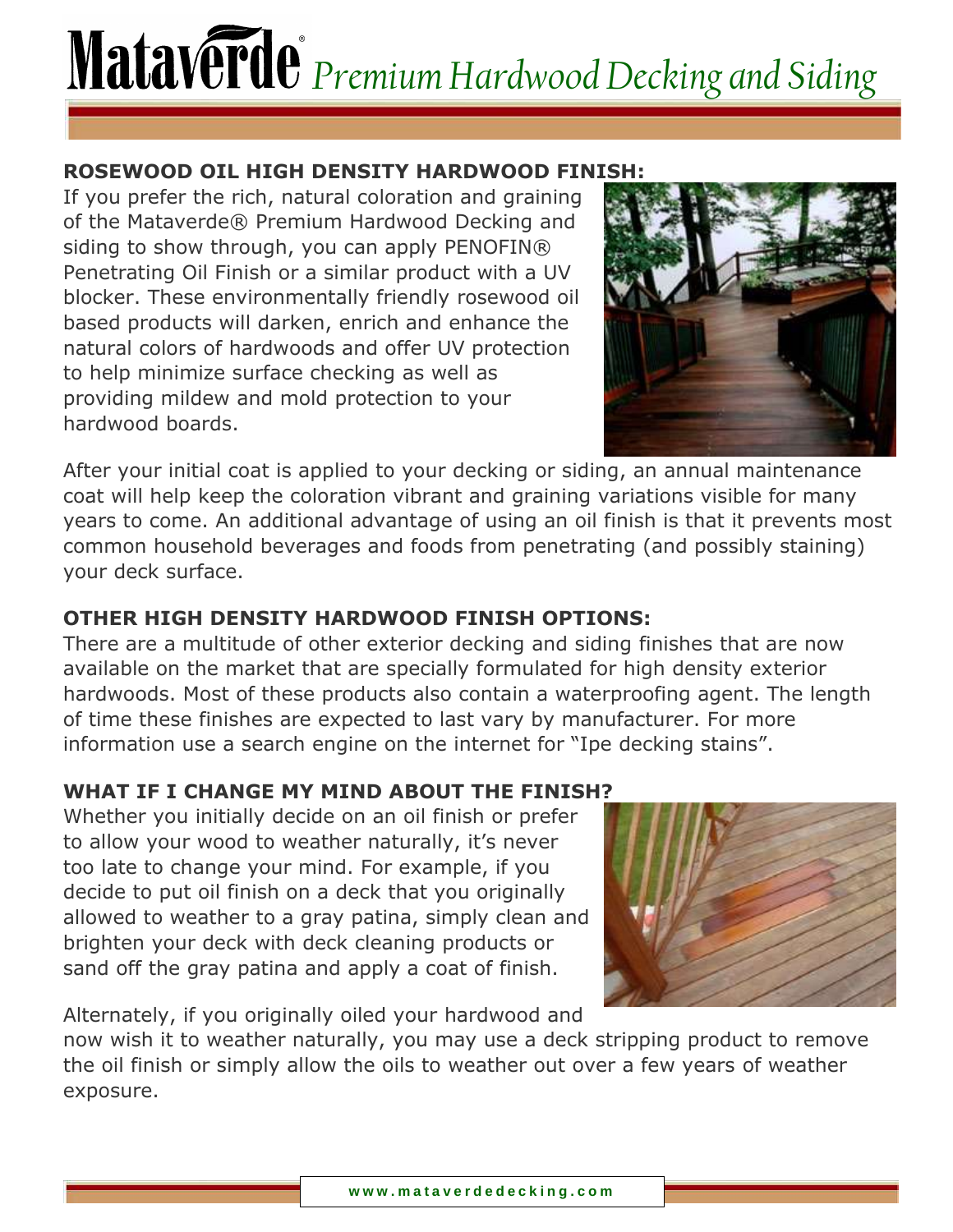### **KEEPING YOUR DECKING and SIDING LOOKING GREAT:**

No matter what kind of decking material you have on your deck or (wood, metal or synthetic), an annual cleaning is an excellent idea. All of the naturally occurring outdoor elements; molds, pollen, leaves, tree tannins, mildew, dirt, acid rain residue, etc. will settle and accumulate on your wood surface. As molds, mildews and fungus thrive on moisture and a food source to grow, removing this accumulation of debris is a sensible idea on any and all deck surfaces (and many siding surfaces) to keep them sanitary and looking their best.

### **CLEANING:**

For premium hardwood decking and siding, an annual cleaning with warm water, mild dish soap and a *non-metallic* stiff bristle brush will remove most of these uninvited guests. Sweep off any loose debris first with a broom or brush. Then apply the water and dish soap mixture and scrub the remaining debris off. Rinse it off with water when you are finished. This simple solution removes most of the food sources, but it will not kill naturally occurring mold, mildew or fungus spores.

Depending on the microclimate of your job site area, you may have to pay more or less attention to some intruders than others. For example, in dark, shady, damp or tree covered areas, molds and other spores are more likely to flourish than in bright, un-shaded areas. If you have lots of mold, mildews and other spores on your deck, there are several products available to specifically deal with these freeloaders.

While a mixture of household bleach and water is a well known cleaner (and will kill most spores), repetitive usage may cause the deck to bleach out or become blotchy in appearance. For cleaning of your deck, many wood cleaning professionals use deck cleaning products that contain Sodium Percarbonate or Potassium Hydroxide (Pro-Tech Wood Cleaner by Penofin® is one of several options). These oxygenating agents will effectively kill mold spores. The oxygenating power of these chemicals will also bring dirt to the surface, where it can be rinsed off. Next, a true wood professional will 'pH balance' the deck with a slightly acidic deck brightener (Pro-Tech Brightener by Penofin® is one). After this cleaning and pH balancing is complete, your deck is ready to either leave as is to weather naturally or re-seal.

### **PRESSURE WASHING:**

Another alternative method of cleaning is to pressure wash the deck or siding surface. Mataverde® Premium Hardwood is very hard and Ipe, Cumaru, & Garapa are all high density close grained hardwoods that resist deep penetration of molds and mildew. However, to remove built up surface dirt or mold or mildew you may choose to pressure wash your deck. You must use the proper PSI for the species of